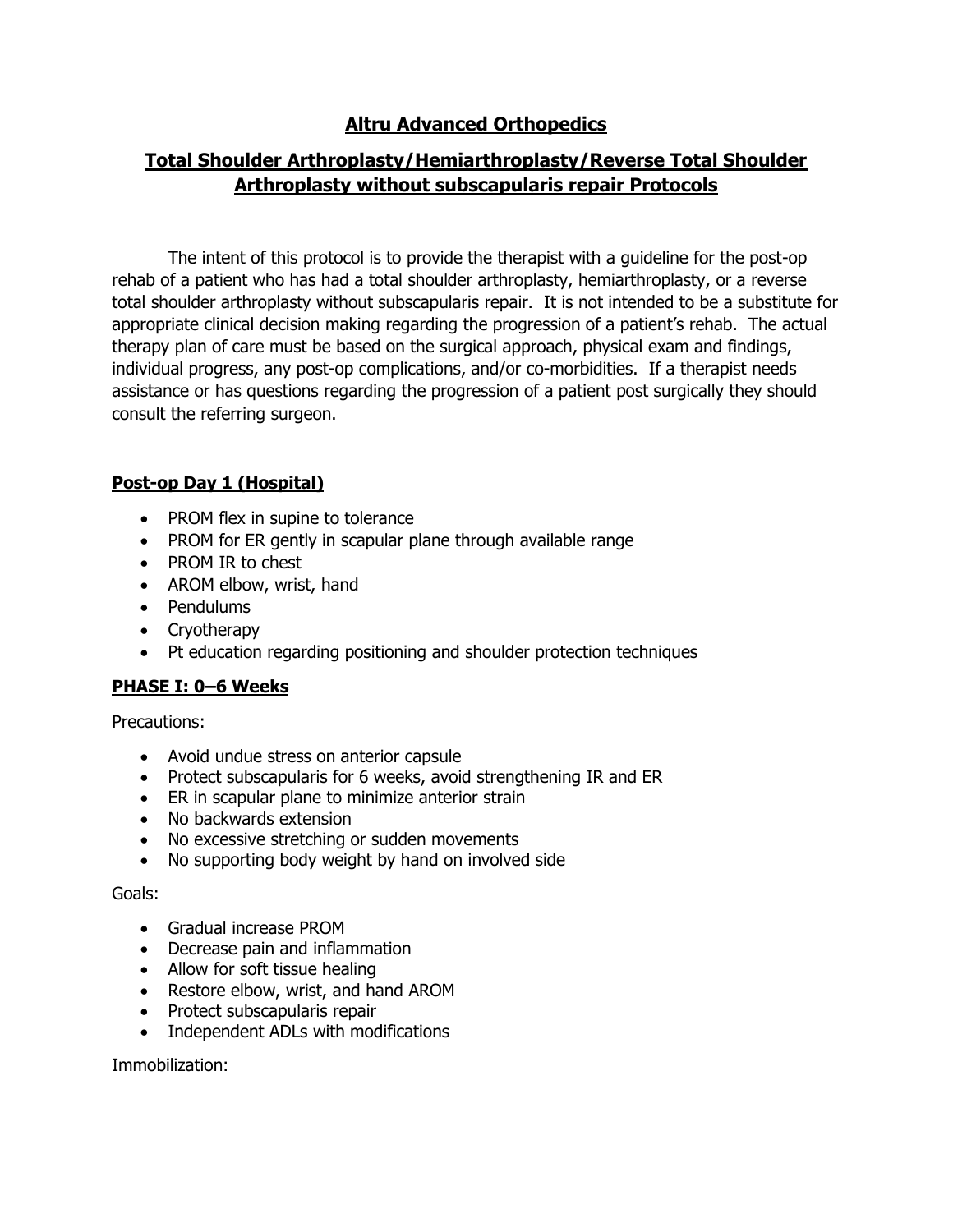• Sling/immobilizer should be worn continuously for 6 weeks, except for exercise and personal hygiene

Therapeutic Exercise:

- 1. PROM
	- Gradually progress PROM in all planes as tolerated
		- IR and ER in scapular plane
		- Abduction in supine with 0° of rotation
- 2. AAROM
	- Begin AAROM for flex, abd, ER, IR in scapular plane as tolerated
		- flexion to tolerance with cane or table slides
- 3. AROM
	- Elbow, wrist, and hand AROM
	- Cervical and thoracic spine AROM
- 4. Scapular stabilization
	- Scapular pinch, Sternal lifts, Lawn mower done in sling

Manual Therapy:

• Grade I and II joint mobilizations

Modalities:

- Cryotherapy prn
- E-stim prn

# **Criteria for progression to Phase II:**

- **Minimal pain and tenderness**
- **90**° **PROM flexion and abduction**
- **45° PROM ER in scapular plane**
- **70**° **PROM IR in scapular plane**

# **PHASE II: 7-12 Weeks**

Precautions:

- Do not overstress healing anterior shoulder tissue
	- $\circ$  In supine place pillow or towel under elbow to avoid shoulder hyperextension
- ER in scapular plane to minimize anterior strain
- If poor shoulder mechanics avoid repetitive shoulder AROM exercises/activities against gravity
- No heavy lifting (no heavier than a coffee cup)
- No supporting body weight by hand on involved side
- No sudden jerking movements

Goals:

• Gradual restoration of full PROM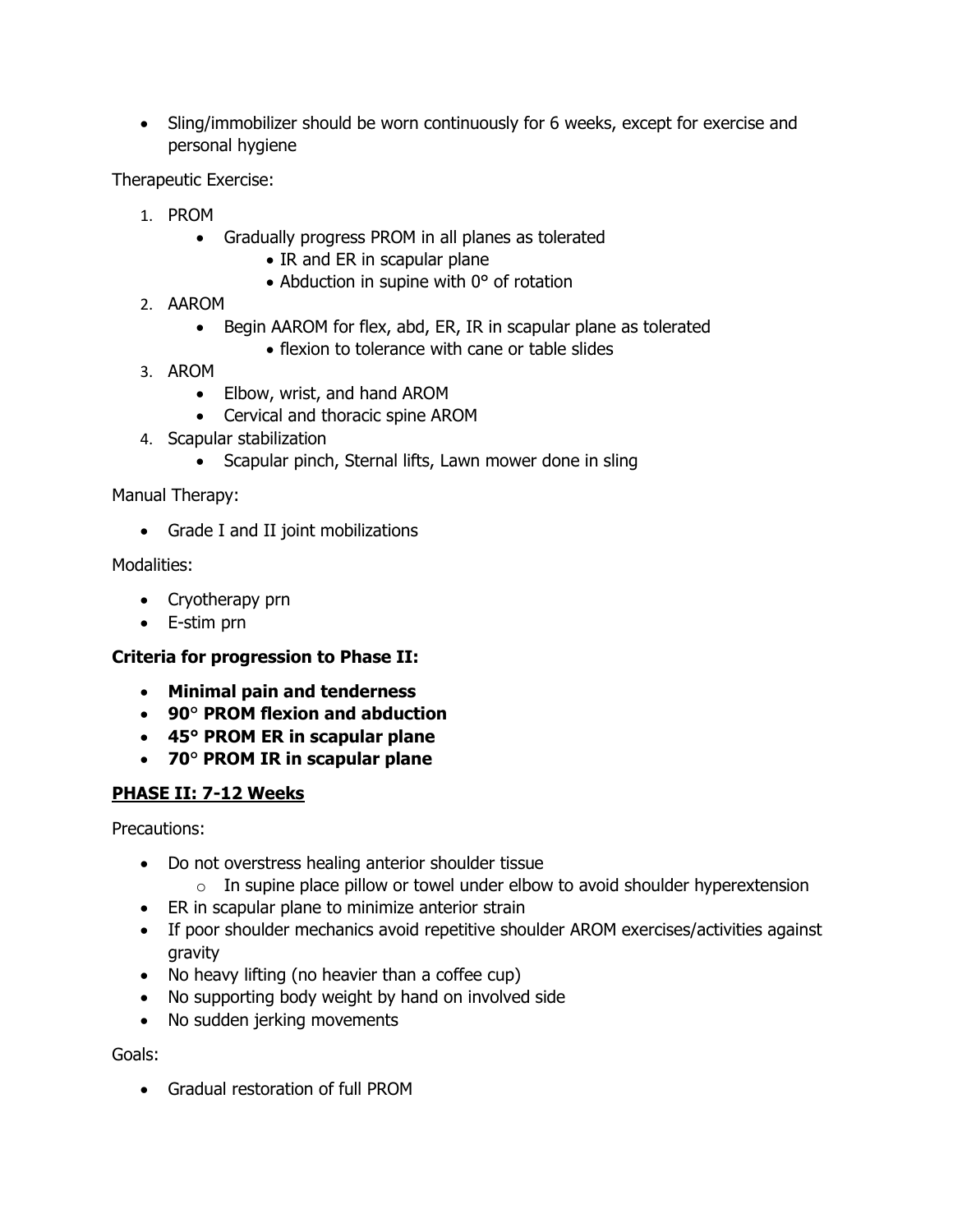- $\circ$  45° ER at 8-10 weeks
- Control pain and inflammation
- Allow continued soft tissue healing
- Gradually restore active motion
- Re-establish dynamic shoulder stability

Immobilization:

• D/C sling after 6 weeks

Therapeutic Exercise:

- 1. Continue previous exercises as needed
- 2. PROM
	- Advance all motions as tolerated
	- Advance ER in scapular plane gradually to 45° by 10 weeks post-op
	- PROM sleeper posterior capsular stretch if IR limited beginning at 10 weeks
- 3. AAROM and AROM- progress as tolerated in all planes in pain free ROM
- 4. Submax, pain-free isometrics in neutral
- 5. Progress to open-chain strengthening with bands then light weights
- 6. Progress scapular stabilization- closed chain
	- o Scapular clock
	- o Weight shifting
- 7. Initiate rhythmic stabilization

Manual Therapy:

• Grades I-III inferior, posterior joint mobilizations, and scar tissue mobilization PRN

Modalities:

- Cryotherapy prn
- E-stim prn

#### **Criteria for progression to Phase III:**

- **Tolerates PROM/AAROM, and isometric program**
- **140° PROM flexion**
- **120° PROM abduction**
- **70° PROM IR in scapular plane**
- **60° PROM ER in scapular plane**
- **AROM shoulder elevation against gravity to 100**° **with good mechanics**

#### **PHASE III: 13-18 weeks**

Precautions:

- No lifting greater than 5 lbs
- No sudden lifting or pushing activities
- No sudden jerking movements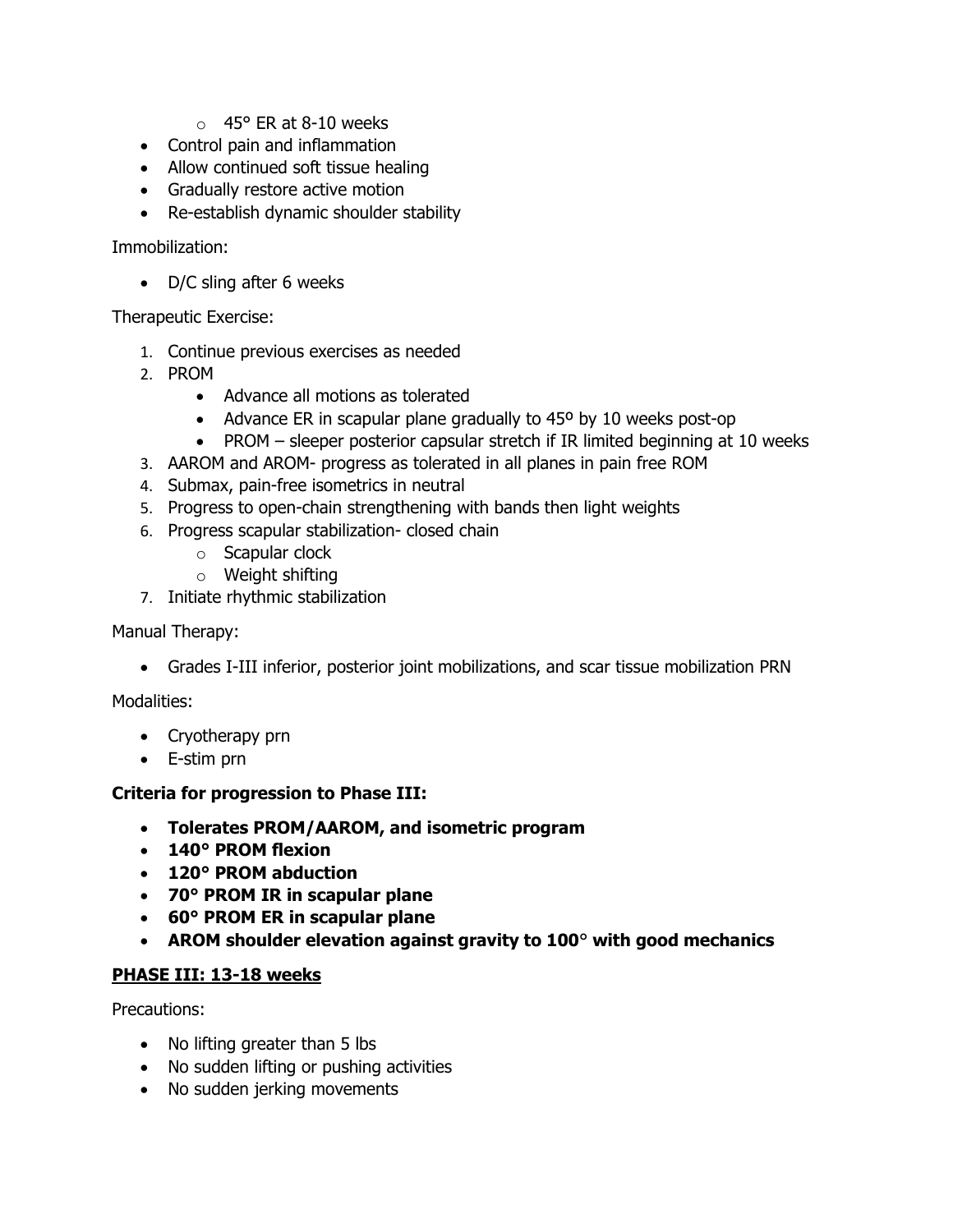Goals:

- Increase active ROM of shoulder
- Gradual restoration of shoulder strength
- Optimize neuromuscular control
- Gradual return to functional activities with operative UE

### Therapeutic Exercise:

- 1. Continue with Phase II exercises as needed
- 2. Continue PROM and AA/AROM as needed to maintain ROM, advance to stretching as appropriate
	- Begin assisted IR behind back stretch
- 3. Begin shoulder IR and ER strengthening in scapular plane
- 4. Progress deltoid strengthening
	- Begin supine with light weight at variable degrees of elevation
- 5. Progress axial loading and scapular stabilization
	- o Wall push-up, wall washes, rocker board, BOSU

### Manual Therapy:

• Grades I-III inferior, posterior joint mobilizations, and scar tissue mobilization PRN

### Modalities:

- Cryotherapy prn
- E-stim prn

# **Criteria for progression to Phase IV:**

- **Tolerates AROM and strengthening**
- **140° AROM flexion in supine**
- **120° AROM abduction in supine**
- **70° IR in supine in scapular plane**
- **60° ER in supine in scapular plane**
- **Active shoulder elevation to at least 120° against gravity with good mechanics**

# **PHASE IV: Week 19 to 6 months**

Precautions:

- Avoid exercises and functional activities that stress anterior capsule and soft tissues, e.g., combined ER and abduction
- Gradual progression of strengthening
- Gradually return to more challenging functional activities

Goals:

- Maintain full non-painful AROM
- Improve strength, power, and endurance